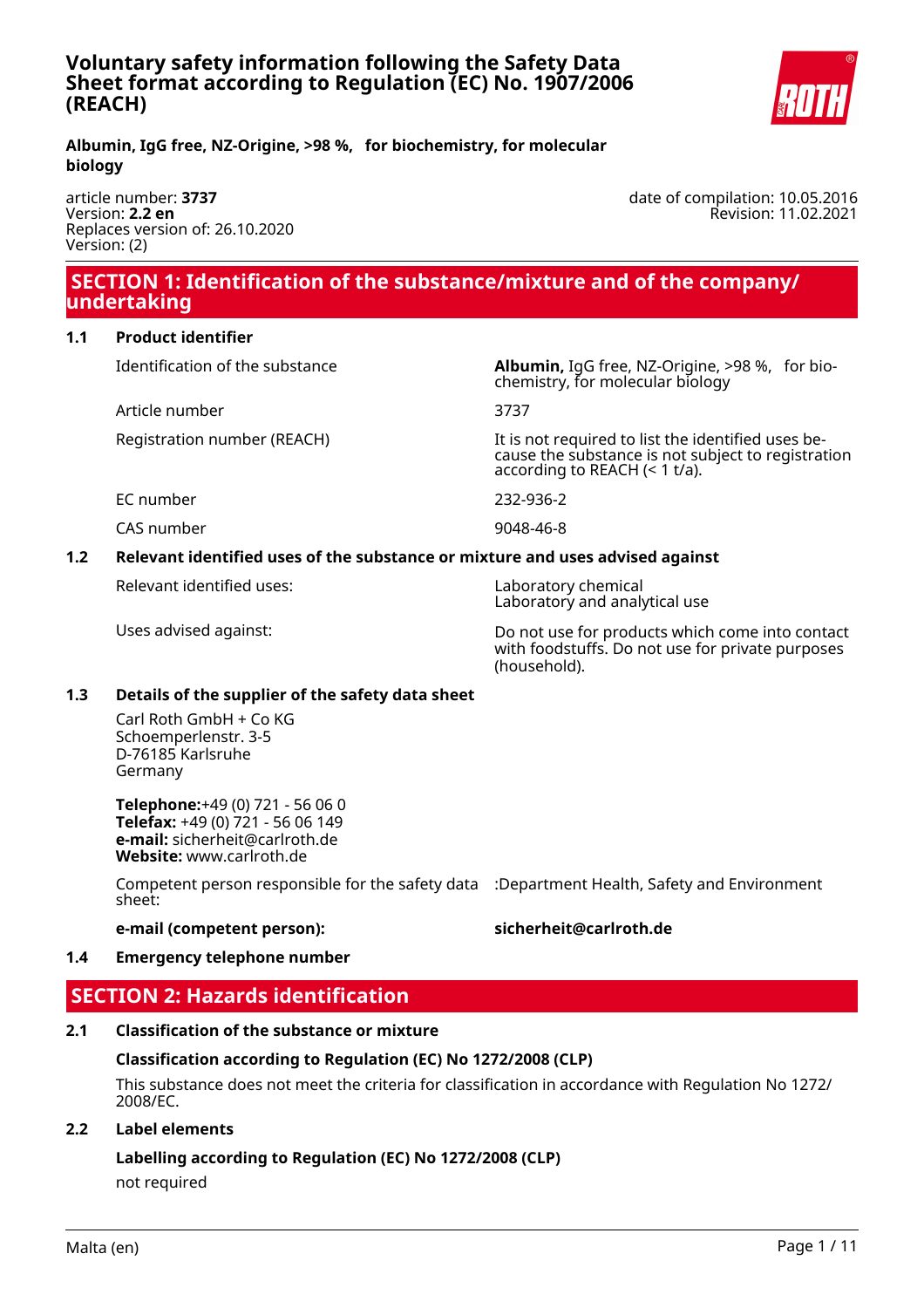

### **Albumin, IgG free, NZ-Origine, >98 %, for biochemistry, for molecular biology**

article number: **3737**

#### **2.3 Other hazards**

#### **Results of PBT and vPvB assessment**

According to the results of its assessment, this substance is not a PBT or a vPvB.

# **SECTION 3: Composition/information on ingredients**

#### **3.1 Substances**

| Name of substance | Albumin                |
|-------------------|------------------------|
| Molar mass        | ~66.000 $9/_{\rm mol}$ |
| CAS No            | 9048-46-8              |
| EC No             | 232-936-2              |

# **SECTION 4: First aid measures**

### **4.1 Description of first aid measures**



#### **General notes**

No special measures are necessary.

#### **Following inhalation**

Provide fresh air.

#### **Following skin contact**

Brush off loose particles from skin. Rinse skin with water/shower.

#### **Following eye contact**

Rinse cautiously with water for several minutes.

#### **Following ingestion**

Rinse mouth. Call a doctor if you feel unwell.

**4.2 Most important symptoms and effects, both acute and delayed** Symptoms and effects are not known to date.

### **4.3 Indication of any immediate medical attention and special treatment needed** none

# **SECTION 5: Firefighting measures**

#### **5.1 Extinguishing media**

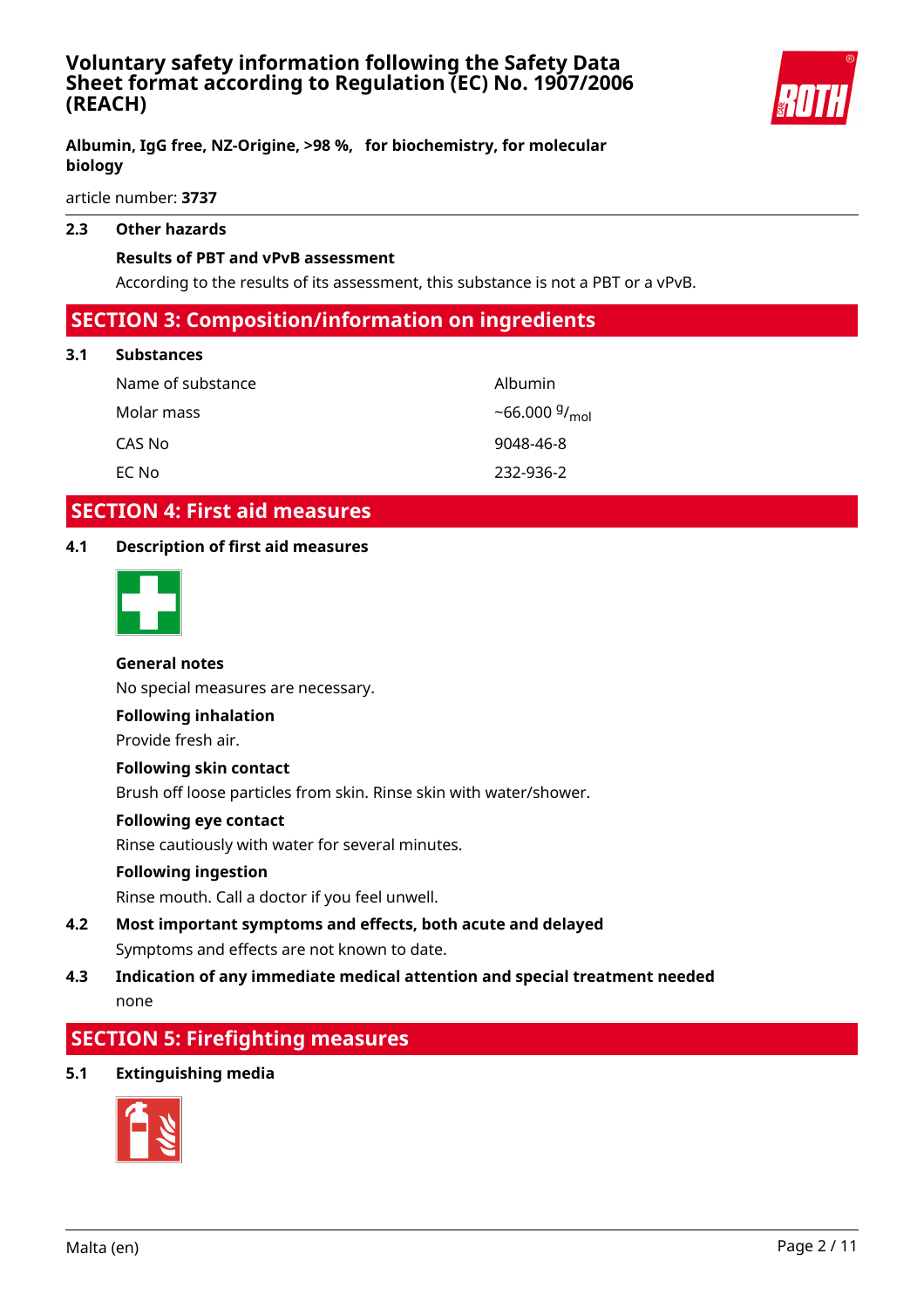

### **Albumin, IgG free, NZ-Origine, >98 %, for biochemistry, for molecular biology**

article number: **3737**

#### **Suitable extinguishing media**

co-ordinate firefighting measures to the fire surroundings water, foam, dry extinguishing powder, ABC-powder

#### **Unsuitable extinguishing media**

water jet

**5.2 Special hazards arising from the substance or mixture** Combustible.

#### **Hazardous combustion products**

Nitrogen oxides (NOx), Carbon monoxide (CO), Carbon dioxide (CO<sub>2</sub>), May produce toxic fumes of carbon monoxide if burning.

#### **5.3 Advice for firefighters**

In case of fire and/or explosion do not breathe fumes. Fight fire with normal precautions from a reasonable distance. Wear self-contained breathing apparatus.

# **SECTION 6: Accidental release measures**

**6.1 Personal precautions, protective equipment and emergency procedures**



#### **For non-emergency personnel**

No special measures are necessary.

#### **6.2 Environmental precautions**

Keep away from drains, surface and ground water.

### **6.3 Methods and material for containment and cleaning up**

#### **Advice on how to contain a spill**

Covering of drains. Take up mechanically.

#### **Advice on how to clean up a spill**

Take up mechanically.

### **Other information relating to spills and releases**

Place in appropriate containers for disposal.

#### **6.4 Reference to other sections**

Hazardous combustion products: see section 5. Personal protective equipment: see section 8. Incompatible materials: see section 10. Disposal considerations: see section 13.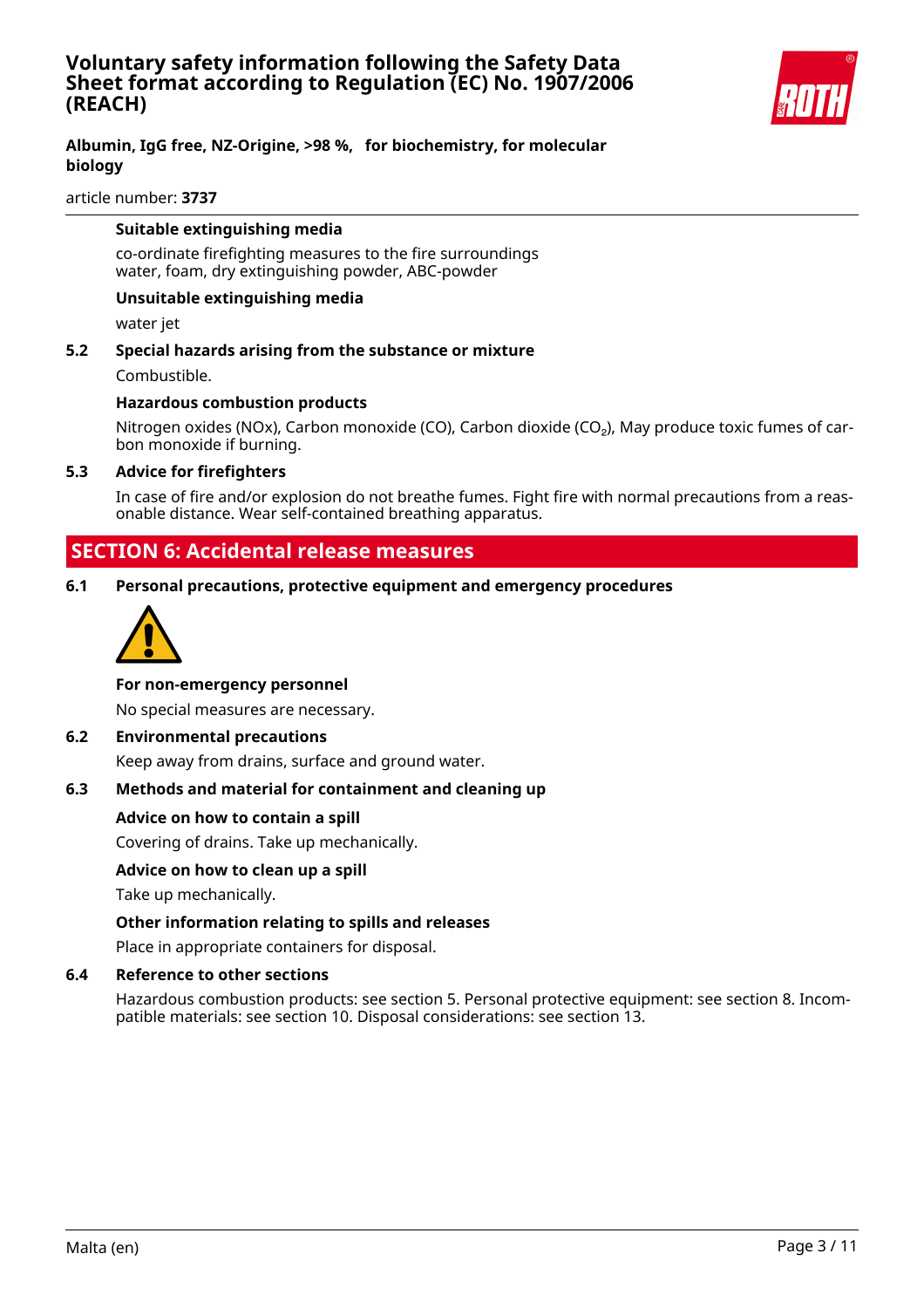

**Albumin, IgG free, NZ-Origine, >98 %, for biochemistry, for molecular biology**

article number: **3737**

# **SECTION 7: Handling and storage**

**7.1 Precautions for safe handling**

No special measures are necessary. **Advice on general occupational hygiene**

Keep away from food, drink and animal feedingstuffs.

**7.2 Conditions for safe storage, including any incompatibilities**

Store in a dry place. Keep in a cool place.

**Incompatible substances or mixtures**

Observe hints for combined storage.

**Consideration of other advice**

**Specific designs for storage rooms or vessels** Recommended storage temperature: 2 – 8 °C

**7.3 Specific end use(s)**

No information available.

# **SECTION 8: Exposure controls/personal protection**

#### **8.1 Control parameters**

### **National limit values**

**Occupational exposure limit values (Workplace Exposure Limits)** Data are not available.

### **8.2 Exposure controls**

### **Individual protection measures (personal protective equipment)**

### **Eye/face protection**



Use safety goggle with side protection.

#### **Skin protection**



### **• hand protection**

Wear suitable gloves. Chemical protection gloves are suitable, which are tested according to EN 374.

# **• type of material**

NBR (Nitrile rubber)

# **• material thickness**

>0,11 mm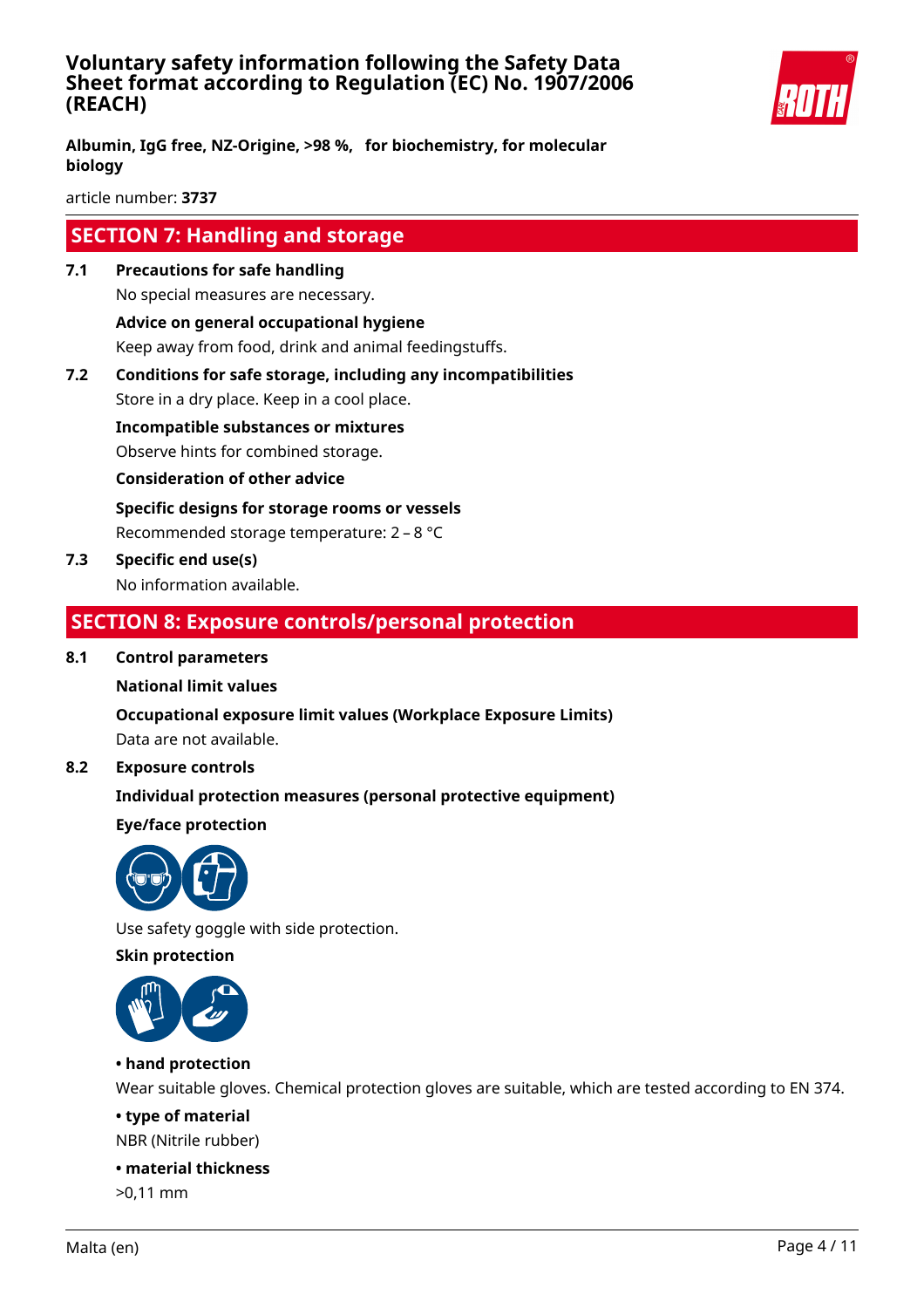

### **Albumin, IgG free, NZ-Origine, >98 %, for biochemistry, for molecular biology**

article number: **3737**

#### **• breakthrough times of the glove material**

>480 minutes (permeation: level 6)

#### **• other protection measures**

Take recovery periods for skin regeneration. Preventive skin protection (barrier creams/ointments) is recommended.

#### **Respiratory protection**



Respiratory protection necessary at: Dust formation. Particulate filter device (EN 143). P1 (filters at least 80 % of airborne particles, colour code: White).

#### **Environmental exposure controls**

Keep away from drains, surface and ground water.

# **SECTION 9: Physical and chemical properties**

#### **9.1 Information on basic physical and chemical properties**

| Physical state                                              | solid                                                         |
|-------------------------------------------------------------|---------------------------------------------------------------|
| Form                                                        | flakes                                                        |
| Colour                                                      | light yellow - beige                                          |
| Odour                                                       | odourless                                                     |
| Melting point/freezing point                                | not determined                                                |
| Boiling point or initial boiling point and boiling<br>range | not determined                                                |
| Flammability                                                | this material is combustible, but will not ignite<br>readily  |
| Lower and upper explosion limit                             | not determined                                                |
| Flash point                                                 | not applicable                                                |
| Auto-ignition temperature                                   | not determined                                                |
| Decomposition temperature                                   | not relevant                                                  |
| pH (value)                                                  | 6,5 – 7,5 (in aqueous solution: 20 $9/$ <sub>l</sub> , 20 °C) |
| Kinematic viscosity                                         | not relevant                                                  |
| Solubility(ies)                                             |                                                               |
| Water solubility                                            | (soluble)                                                     |
| Partition coefficient                                       |                                                               |
| Partition coefficient n-octanol/water (log value):          | this information is not available                             |
| Vapour pressure                                             | not determined                                                |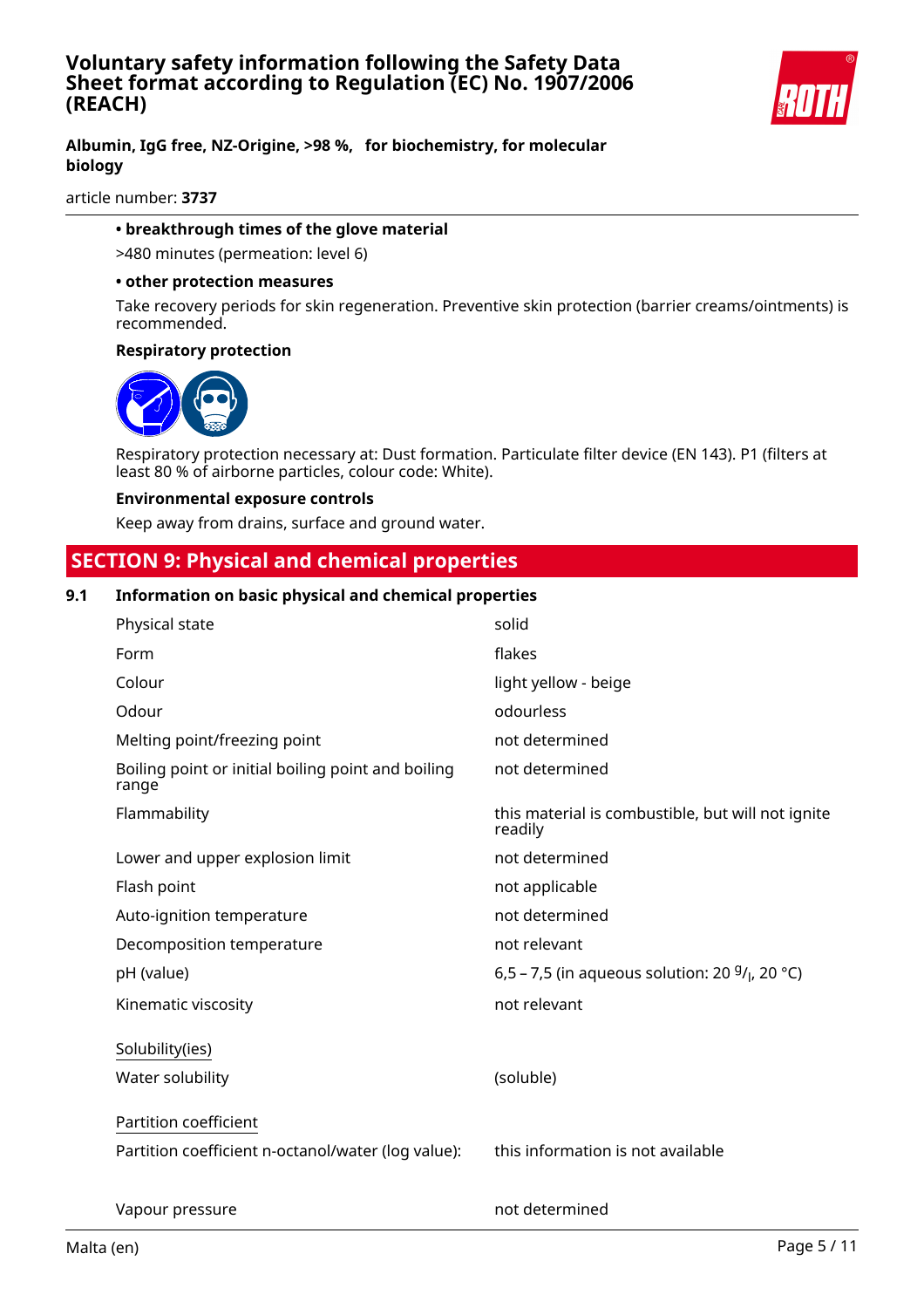

### **Albumin, IgG free, NZ-Origine, >98 %, for biochemistry, for molecular biology**

#### article number: **3737**

| Density<br>Bulk density                                | not determined<br>150 - 450 $kg/m3$                            |
|--------------------------------------------------------|----------------------------------------------------------------|
|                                                        |                                                                |
| Particle characteristics                               | no data available                                              |
| Other safety parameters                                |                                                                |
| Oxidising properties                                   | none                                                           |
| <b>Other information</b>                               |                                                                |
| Information with regard to physical hazard<br>classes: | hazard classes acc. to GHS<br>(physical hazards): not relevant |
| Other safety characteristics:                          | There is no additional information.                            |

# **SECTION 10: Stability and reactivity**

#### **10.1 Reactivity**

**9.2 Other information**

The product in the delivered form is not dust explosion capable; the enrichment of fine dust however leads to the danger of dust explosion.

#### **10.2 Chemical stability**

The material is stable under normal ambient and anticipated storage and handling conditions of temperature and pressure.

#### **10.3 Possibility of hazardous reactions**

**Violent reaction with:** strong oxidiser

#### **10.4 Conditions to avoid**

There are no specific conditions known which have to be avoided.

#### **10.5 Incompatible materials**

There is no additional information.

#### **10.6 Hazardous decomposition products**

Hazardous combustion products: see section 5.

# **SECTION 11: Toxicological information**

#### **11.1 Information on hazard classes as defined in Regulation (EC) No 1272/2008**

#### **Classification according to GHS (1272/2008/EC, CLP)**

This substance does not meet the criteria for classification in accordance with Regulation No 1272/ 2008/EC.

#### **Acute toxicity**

Shall not be classified as acutely toxic.

#### **Skin corrosion/irritation**

Shall not be classified as corrosive/irritant to skin.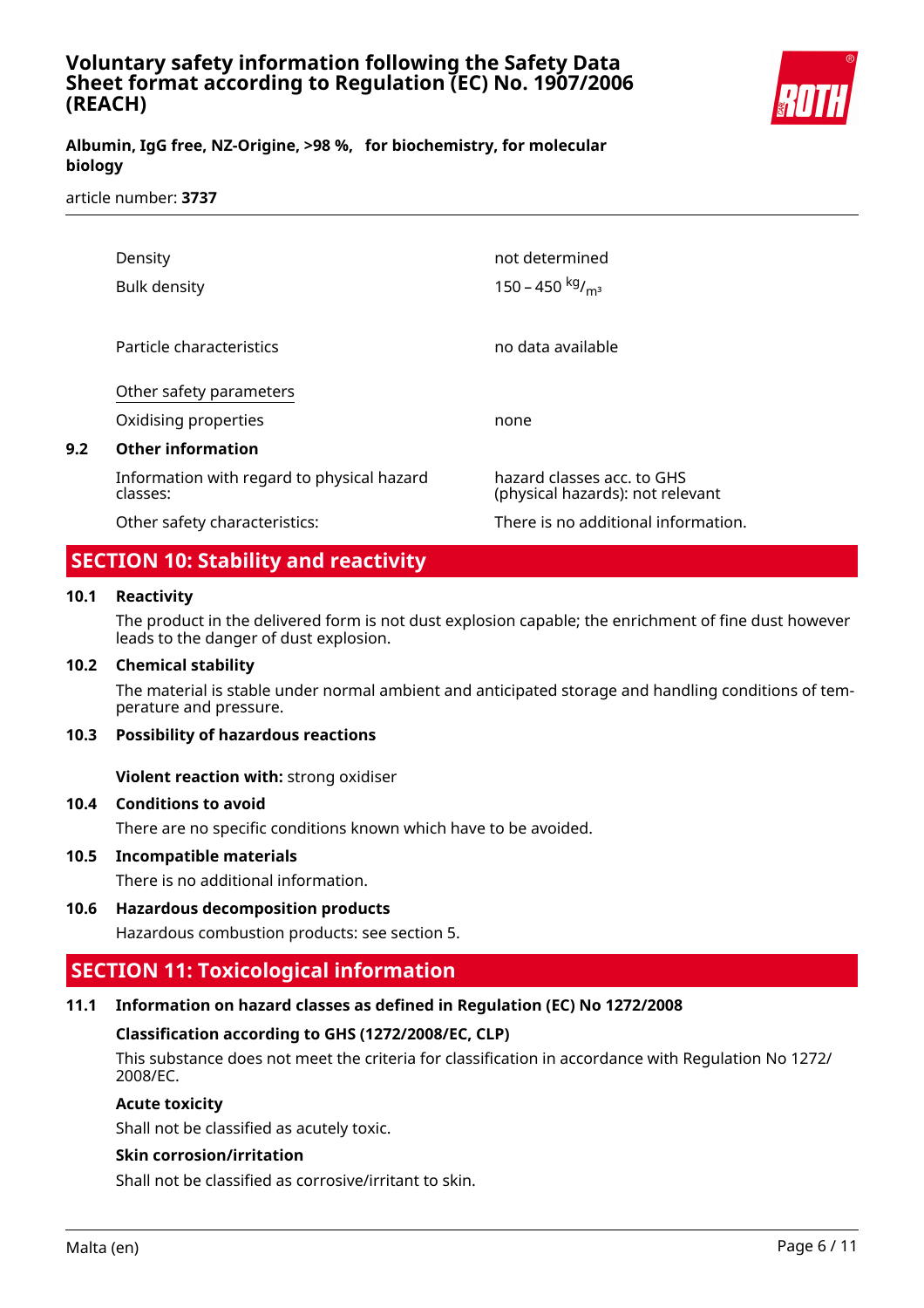

## **Albumin, IgG free, NZ-Origine, >98 %, for biochemistry, for molecular biology**

article number: **3737**

|      | Serious eye damage/eye irritation                                                                |
|------|--------------------------------------------------------------------------------------------------|
|      | Shall not be classified as seriously damaging to the eye or eye irritant.                        |
|      | Respiratory or skin sensitisation                                                                |
|      | Shall not be classified as a respiratory or skin sensitiser.                                     |
|      | <b>Germ cell mutagenicity</b>                                                                    |
|      | Shall not be classified as germ cell mutagenic.                                                  |
|      | Carcinogenicity                                                                                  |
|      | Shall not be classified as carcinogenic.                                                         |
|      | <b>Reproductive toxicity</b>                                                                     |
|      | Shall not be classified as a reproductive toxicant.                                              |
|      | Specific target organ toxicity - single exposure                                                 |
|      | Shall not be classified as a specific target organ toxicant (single exposure).                   |
|      | Specific target organ toxicity - repeated exposure                                               |
|      | Shall not be classified as a specific target organ toxicant (repeated exposure).                 |
|      | <b>Aspiration hazard</b>                                                                         |
|      | Shall not be classified as presenting an aspiration hazard.                                      |
|      | Symptoms related to the physical, chemical and toxicological characteristics                     |
|      | • If swallowed                                                                                   |
|      | Data are not available.                                                                          |
|      | • If in eyes                                                                                     |
|      | Data are not available.                                                                          |
|      | • If inhaled                                                                                     |
|      | Data are not available.                                                                          |
|      | • If on skin                                                                                     |
|      | Data are not available.                                                                          |
|      | <b>Other information</b>                                                                         |
|      | Health effects are not known. This information is based upon the present state of our knowledge. |
|      | <b>SECTION 12: Ecological information</b>                                                        |
| 12.1 | <b>Toxicity</b>                                                                                  |
|      |                                                                                                  |

Shall not be classified as hazardous to the aquatic environment.

### **Biodegradation**

Data are not available.

**12.2 Process of degradability**

Data are not available.

**12.3 Bioaccumulative potential** Data are not available.

 $12.1$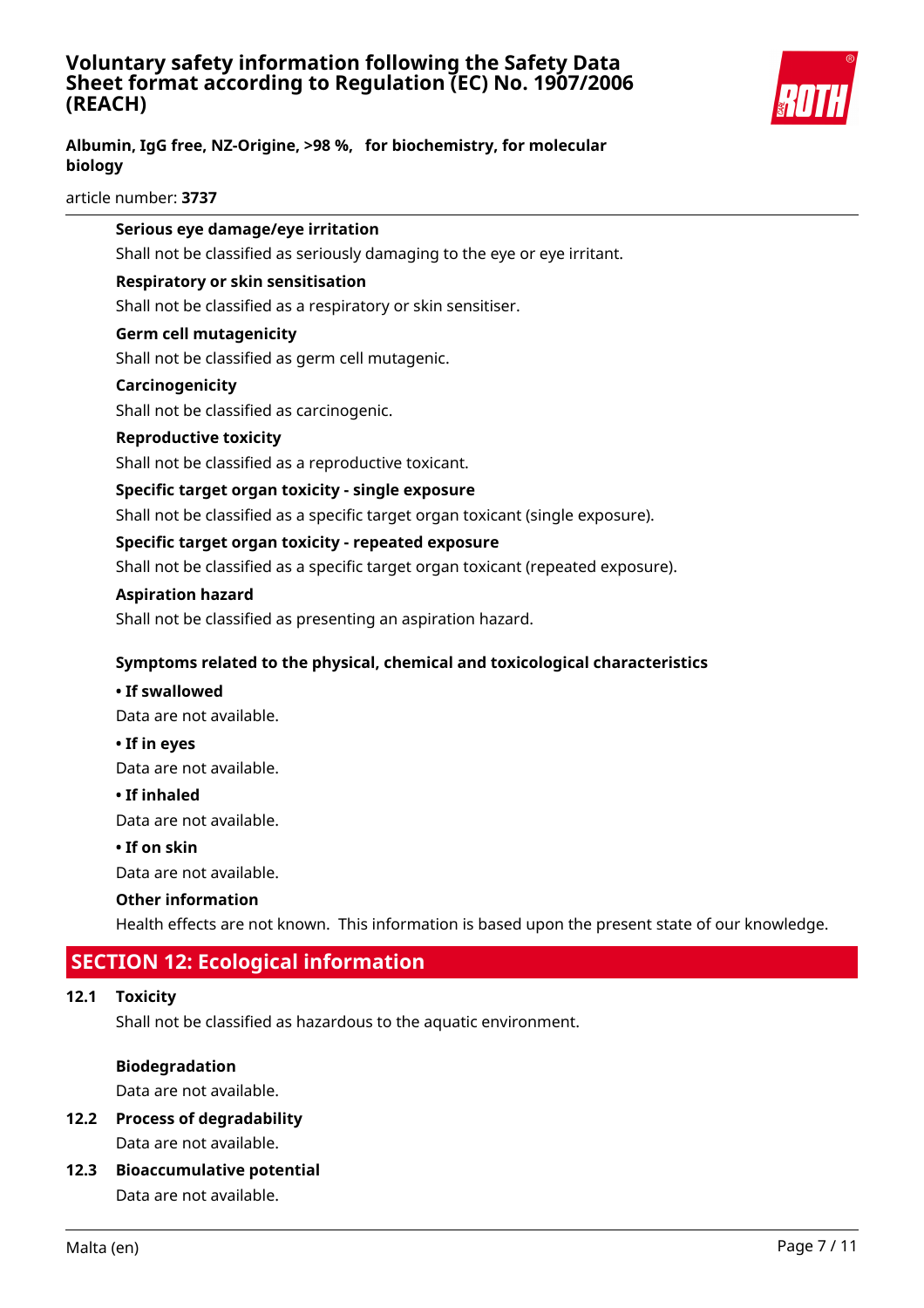

**Albumin, IgG free, NZ-Origine, >98 %, for biochemistry, for molecular biology**

article number: **3737**

**12.4 Mobility in soil**

Data are not available.

- **12.5 Results of PBT and vPvB assessment** Data are not available.
- **12.6 Endocrine disrupting properties** Not listed.
- **12.7 Other adverse effects** Data are not available.

# **SECTION 13: Disposal considerations**

### **13.1 Waste treatment methods**



Consult the appropriate local waste disposal expert about waste disposal.

#### **Sewage disposal-relevant information**

Do not empty into drains.

#### **13.2 Relevant provisions relating to waste**

The allocation of waste identity numbers/waste descriptions must be carried out according to the EEC, specific to the industry and process. Waste catalogue ordinance (Germany).

**13.3 Remarks**

Waste shall be separated into the categories that can be handled separately by the local or national waste management facilities. Please consider the relevant national or regional provisions.

- **SECTION 14: Transport information 14.1 UN number or ID number not subject to transport regulations 14.2 UN proper shipping name** not assigned **14.3 Transport hazard class(es)** none **14.4 Packing group not assigned 14.5 Environmental hazards** non-environmentally hazardous acc. to the dangerous goods regulations
- **14.6 Special precautions for user**

There is no additional information.

**14.7 Maritime transport in bulk according to IMO instruments** The cargo is not intended to be carried in bulk.

### **Information for each of the UN Model Regulations**

**Transport of dangerous goods by road, rail and inland waterway (ADR/RID/ADN) - Additional information**

not assigned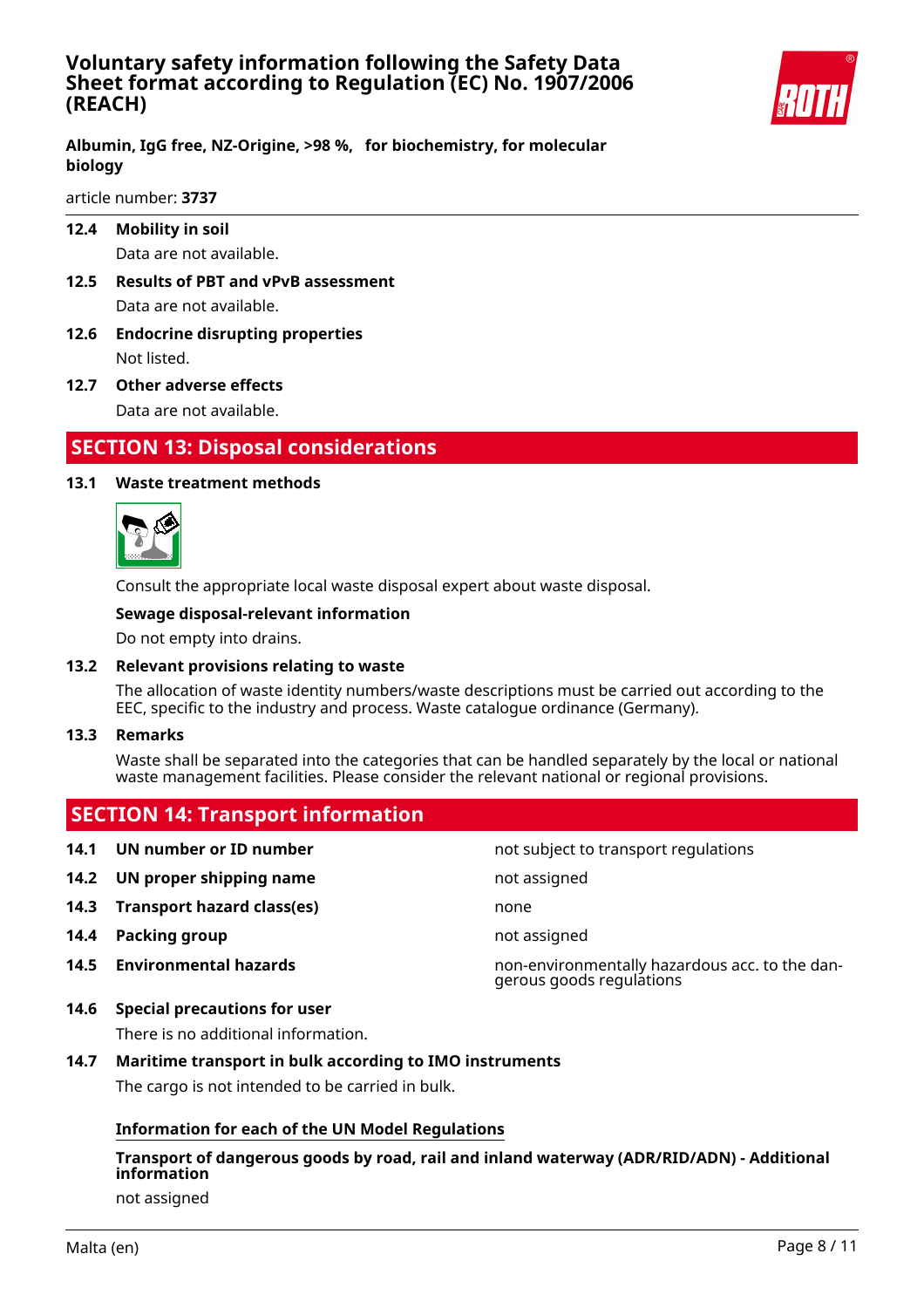

**Albumin, IgG free, NZ-Origine, >98 %, for biochemistry, for molecular biology**

article number: **3737**

**International Maritime Dangerous Goods Code (IMDG) - Additional information** Not subject to IMDG.

**International Civil Aviation Organization (ICAO-IATA/DGR) - Additional information** Not subject to ICAO-IATA.

# **SECTION 15: Regulatory information**

**15.1 Safety, health and environmental regulations/legislation specific for the substance or mixture**

**Relevant provisions of the European Union (EU)**

**Restrictions according to REACH, Annex XVII**

not listed

**List of substances subject to authorisation (REACH, Annex XIV)/SVHC - candidate list** not listed

### **Seveso Directive**

| 2012/18/EU (Seveso III) |                                              |                                                                                            |              |
|-------------------------|----------------------------------------------|--------------------------------------------------------------------------------------------|--------------|
| <b>No</b>               | <b>Dangerous substance/hazard categories</b> | Qualifying quantity (tonnes) for the application of lower and upper-tier re-<br>quirements | <b>Notes</b> |
|                         | not assigned                                 |                                                                                            |              |

#### **Deco-Paint Directive (2004/42/EC)**

| VOC content<br>J % |
|--------------------|
|--------------------|

**Directive on industrial emissions (VOCs, 2010/75/EU)**

**VOC content**  $\begin{array}{ccc} \mid & 0 \leq 0 \end{array}$ 

**Directive 2011/65/EU on the restriction of the use of certain hazardous substances in electrical and electronic equipment (RoHS) - Annex II**

not listed

**Regulation 166/2006/EC concerning the establishment of a European Pollutant Release and Transfer Register (PRTR)**

not listed

**Water Framework Directive (WFD)**

not listed

**Regulation 98/2013/EU on the marketing and use of explosives precursors**

not listed

**Regulation 111/2005/EC laying down rules for the monitoring of trade between the Community and third countries in drug precursors**

not listed

**Regulation 1005/2009/EC on substances that deplete the ozone layer (ODS)**

not listed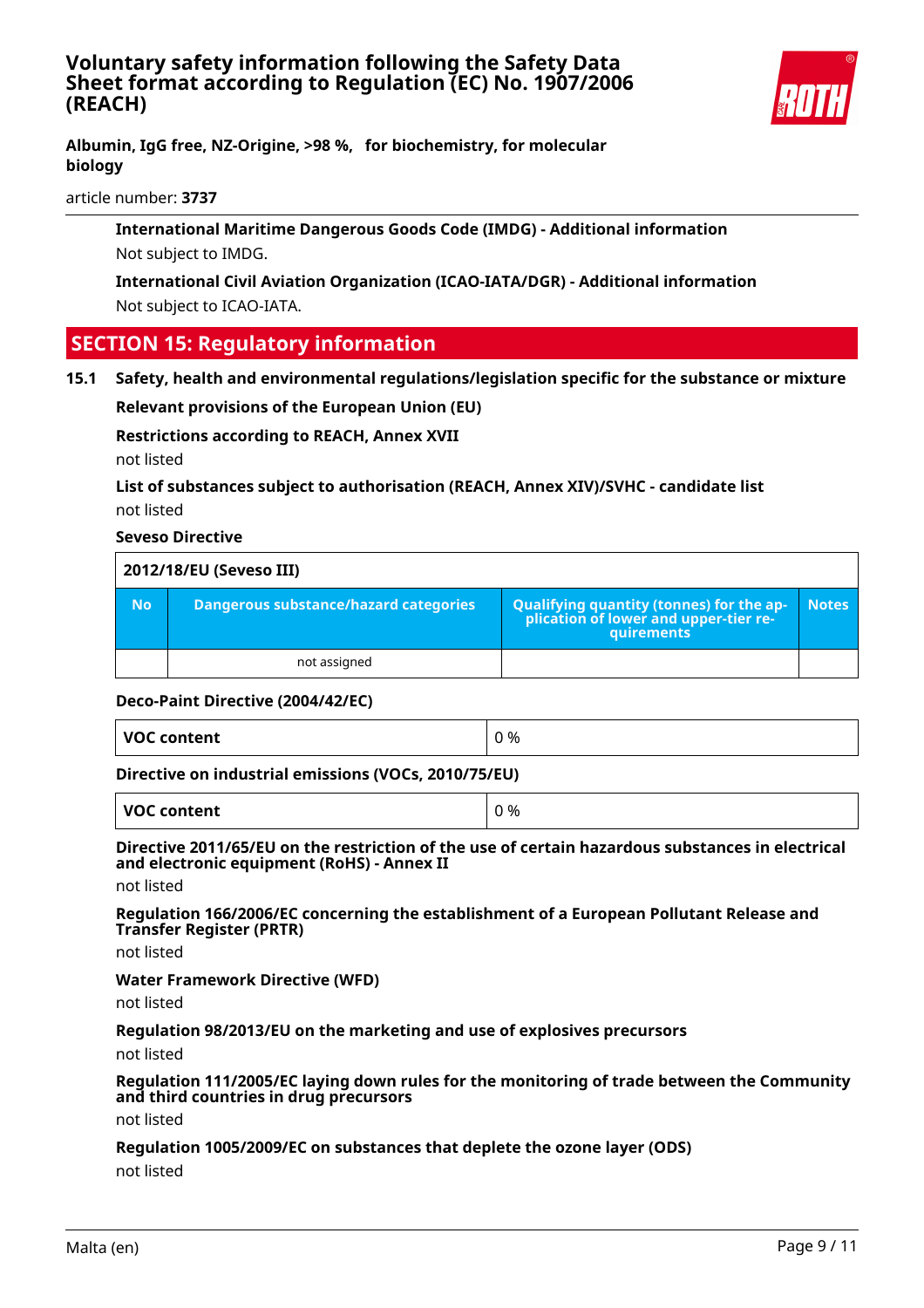

### **Albumin, IgG free, NZ-Origine, >98 %, for biochemistry, for molecular biology**

article number: **3737**

### **Regulation 649/2012/EU concerning the export and import of hazardous chemicals (PIC)** not listed

# **National inventories**

| <b>Country</b> | <b>Inventory</b> | <b>Status</b>       |
|----------------|------------------|---------------------|
| AU             | <b>AICS</b>      | substance is listed |
| CA             | <b>DSL</b>       | substance is listed |
| <b>CN</b>      | <b>IECSC</b>     | substance is listed |
| EU             | <b>ECSI</b>      | substance is listed |
| <b>KR</b>      | KECI             | substance is listed |
| NZ             | NZIoC            | substance is listed |
| <b>PH</b>      | <b>PICCS</b>     | substance is listed |
| <b>TW</b>      | <b>TCSI</b>      | substance is listed |
| US.            | <b>TSCA</b>      | substance is listed |

#### **Legend**

| AICS  | Australian Inventory of Chemical Substances                             |
|-------|-------------------------------------------------------------------------|
| DSL   | Domestic Substances List (DSL)                                          |
| ECSI  | EC Substance Inventory (EINECS, ELINCS, NLP)                            |
| IECSC | Inventory of Existing Chemical Substances Produced or Imported in China |
| KECI  | Korea Existing Chemicals Inventory                                      |
| NZIoC | New Zealand Inventory of Chemicals                                      |
| PICCS | Philippine Inventory of Chemicals and Chemical Substances (PICCS)       |
| TCSI  | Taiwan Chemical Substance Inventory                                     |
| TSCA  | Toxic Substance Control Act                                             |
|       |                                                                         |

#### **15.2 Chemical Safety Assessment**

No Chemical Safety Assessment has been carried out for this substance.

# **SECTION 16: Other information**

#### **Indication of changes (revised safety data sheet)**

Alignment to regulation: Regulation (EC) No. 1907/2006 (REACH), amended by 2020/878/EU

Restructuring: section 9, section 14

#### **Abbreviations and acronyms**

| Abbr.           | <b>Descriptions of used abbreviations</b>                                                                                                                                                                                       |
|-----------------|---------------------------------------------------------------------------------------------------------------------------------------------------------------------------------------------------------------------------------|
| <b>ADN</b>      | Accord européen relatif au transport international des marchandises dangereuses par voies de naviga-<br>tion intérieures (European Agreement concerning the International Carriage of Dangerous Goods by In-<br>land Waterways) |
| <b>ADR</b>      | Accord européen relatif au transport international des marchandises dangereuses par route (European<br>Agreement concerning the International Carriage of Dangerous Goods by Road)                                              |
| CAS             | Chemical Abstracts Service (service that maintains the most comprehensive list of chemical substances)                                                                                                                          |
| CLP <sup></sup> | Requlation (EC) No 1272/2008 on classification, labelling and packaging of substances and mixtures                                                                                                                              |
| <b>DGR</b>      | Dangerous Goods Regulations (see IATA/DGR)                                                                                                                                                                                      |
| EC No           | The EC Inventory (EINECS, ELINCS and the NLP-list) is the source for the seven-digit EC number, an identi-<br>fier of substances commercially available within the EU (European Union)                                          |